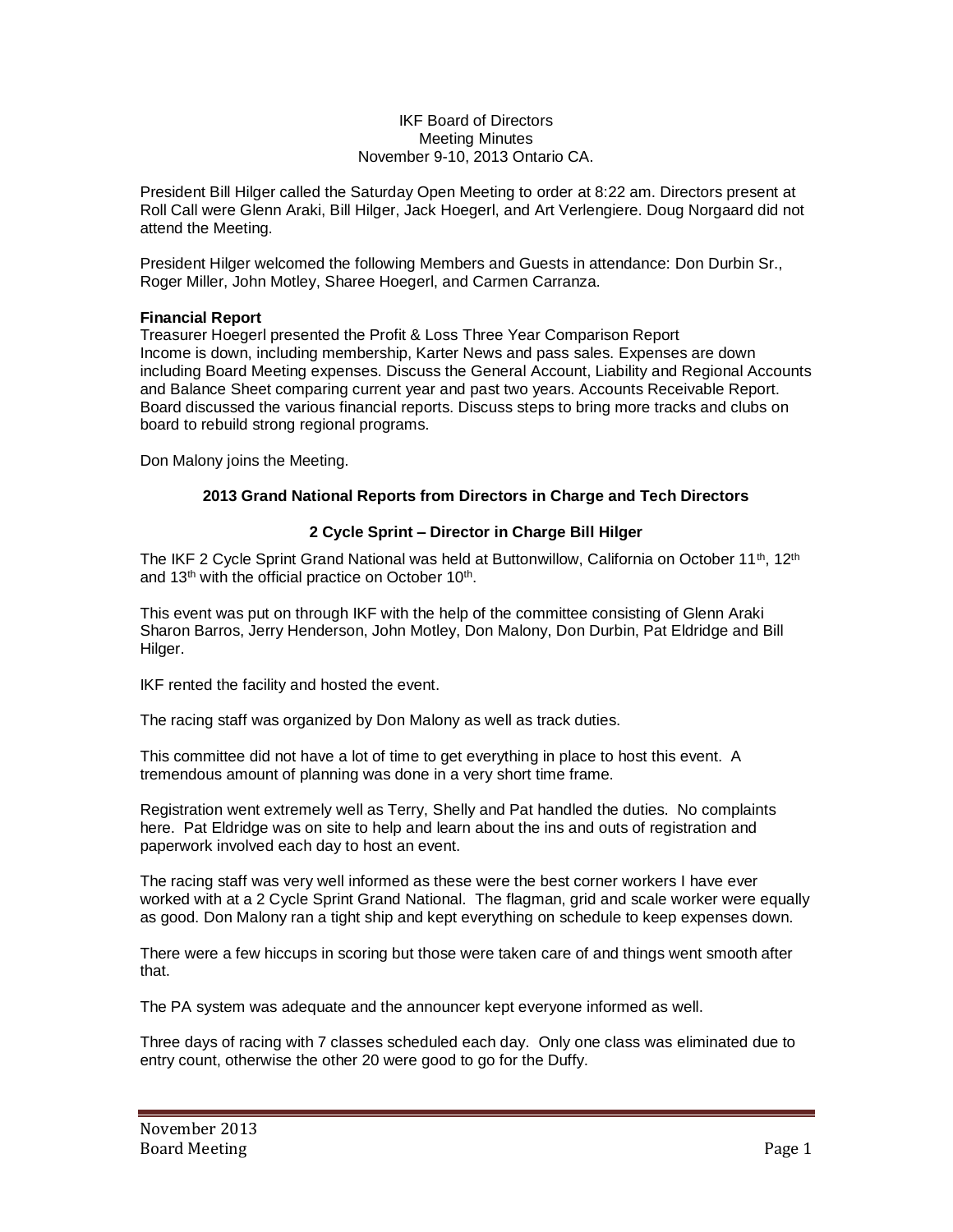The ambulance did not have to move once during the event, due to good racing and driver etiquette and a good racing facility as well as track control by officials.

The racing facility was in good shape and led to great races and some great finishes. A lot of passing was accomplished on the racing surface.

The podium banner was appreciated by everyone and really looked good. The awards ceremonies were well attended.

The attitude throughout the pits was very positive and seemed like everyone worked together to make this an enjoyable Grand National.

The engine builder award was introduced for the first time and P1 Engines was the winner.

The entries were down some from the previous year but some of the decline was due to the time frame of the Grands. The date may not have been the best but it was the best we could do.

Special thanks to everyone on the committee and their commitment to IKF and karting.

All in all, this event was given a B- by the committee as we held a phone conference after the Grands to discuss all aspects of the event.

I truly believe that IKF should host the Sprint Grand Nationals in the future.

## **2 Cycle Sprint – Tech Director in Charge Jack Hoegerl**

The IKF 2-Cycle Sprint Grand Nationals were held October 10th. thru October 13th. at Buttonwillow Raceway Park in California. The track is a great facility and the weather was great.

The Tech area consisted of easyups, 4 tables, and semi fenced area. No lighting was available.

Tech personnel consisted of Carolyn Adams, Frank Jimenez, John Passon and myself. I had an excellent group of hard working people. Our day began at practice and ended several hours after finals. There were several penalties for not meeting minimum weight requirements during the event.

We had 1 disqualification because of an airbox violation. Chassis tags, fuel testing, engine painting and tire marking were performed after qualifying. We had several engine substitutions through the event but the policy of must demonstrate damage kept it under control.

The VP MS 98L race fuel was used for this event with the sponsored Motul Kart Grand Prix 2T oil.

There were no complaints on fuel or oil.

This was the first Nationals with the Honda Kid Kart engine. Pump gas and Motul 4-cycle oil was provided. The combination worked well.

The only thing lacking for this event was entries.

## **4 Cycle Sprint – Director in Charge Dave Brant**

Always look forward to a good race week, and this one did not disappoint. After a short flight, it was appreciated that a ride awaited my arrival into the Portland airport. In an effort to assist with costs, I was able to secure a ride to the track each day, so no rental car was booked.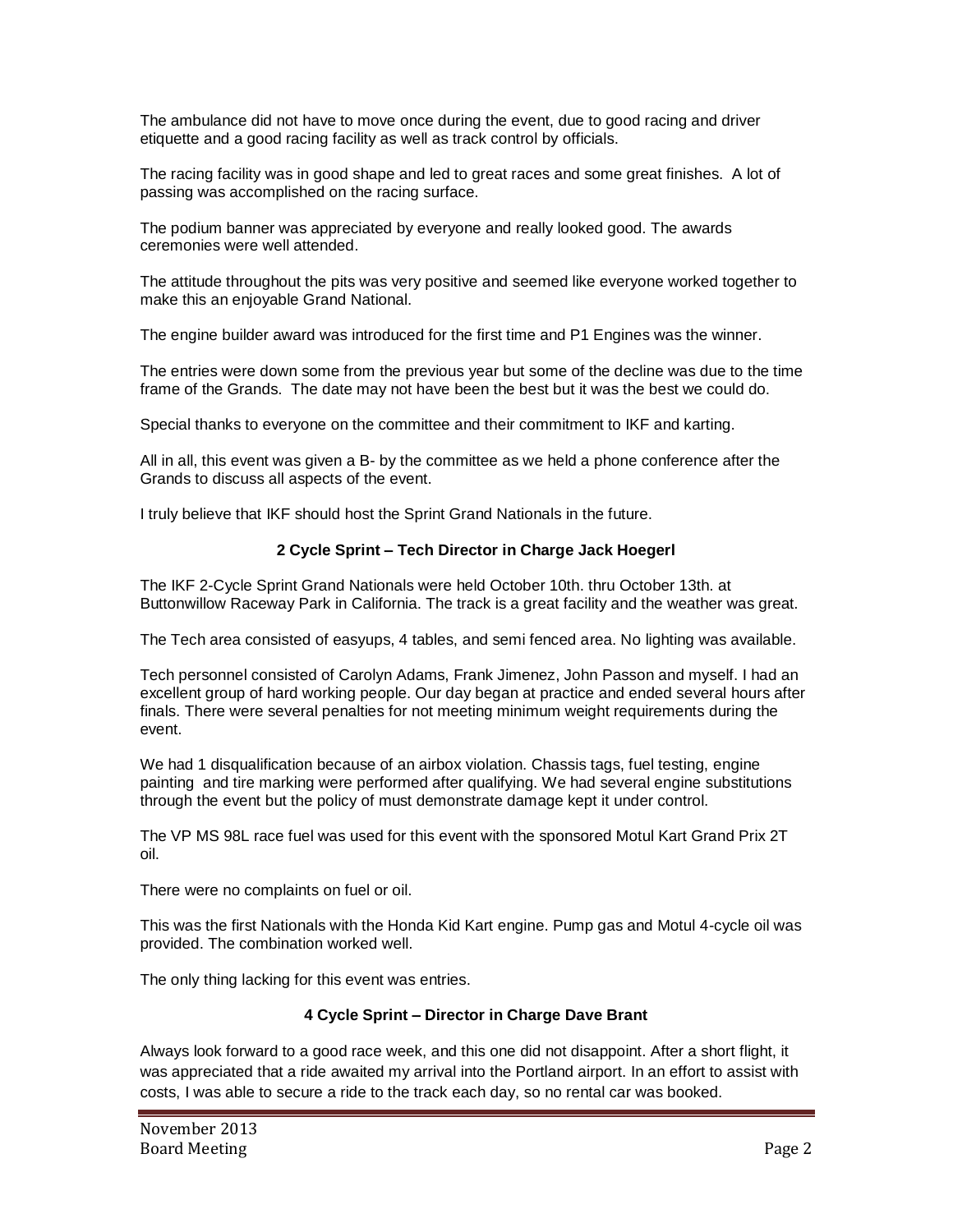Arriving to the track, it was well-groomed, and clean, the green grass added a nice touch to a quality facility. Safety barriers were properly-positioned, and run-off areas, sufficient. The track provided skilled workers, beginning with registration, all the way to scale personnel. The ladies in registration arrived early, and worked to keep up with class changes, charting too all paperwork associated with pre-tech inspections.

It's always important that experienced corner-workers are put in place, with radios close by. Portland's staff did not disappoint, good communication was the norm. Any time a need arose, the staff was quick to react, with an acceptable resolution. The facility makes available to all racers, showers, clean restrooms, and camping sites, so extra staff was needed to accommodate the attendees. Mike Schorn & gang did their best to anticipate expectations for all that stayed onsite, and that was appreciated.

Each day I arrived before 8 am, walking the pits, and fielding questions. The pit row is quite long, so much exercise was the norm as we worked up to our 9 am daily (on race day) drivers meeting. After intros and instruction, the track was opened to practice sessions, then 11:45 qualifying. The track itself is quite nice, with high-speed areas, and passing zones, it seems each race was closely contested. Of course, it all starts with good a good flagman, and Portland has one. The skilled starter was able to communicate w/ race personnel, and we worked well as a group, together. A few finishes were so close, that recaps were needed just after the race, and this too went smooth, insuring we got it right.

Tech was run well, and available to all racers throughout the day, so that questions could be answered, and rules completely understood. Overall, it went very well. I chose to stay close to the tech shed after the racing was over, and available to answer questions if needed.

The Grid was well run and had drivers in their karts and on time. A 90 second clock was on site and used for all classes.

The Tower was professional and on top of all the class changes and additions that come with a Grand National. Always ready to go and responsive to my requests.

The caliber of drivers, and first-rate racing, is admired. I heard people sharing that 'they've never seen passes like that", and it wasn't isolated to the seniors, the Junior 1 drivers just might have been the most entertaining racers at the event! We all would like to see bigger numbers at these Grands, but really, the tally of karts becomes a lost thought when the best of the best chase a DUFFY. It was an incredible week of racing, for many reasons. Drivers using all their skills caught our attention, support staff for racers working so hard to prepare equipment, and a hard-working event staff giving their all. It truly was a Grand-National effort by so many that made the week successful.

Wendell Sawyer joins the Meeting.

# **4 Cycle Sprint – Tech Director in Charge Dan Pellizzari**

Arrived July 15th, at Mac track, racers were just rolling into the facility. The facility looked great, registration & tech-tents were in place. The .75 mile lap is made up of a sweeping left turn shortly after the start, and with the exception of esses on the back stretch to slow the straight-line speed, racers are either running against the rev-limiter, or revving out of the torque curve because of that long stretch. After negotiating a dog-leg turn, minimal passing options exist, so karts run single file through 3 different turns until they get back on the straightaway towards the finish line.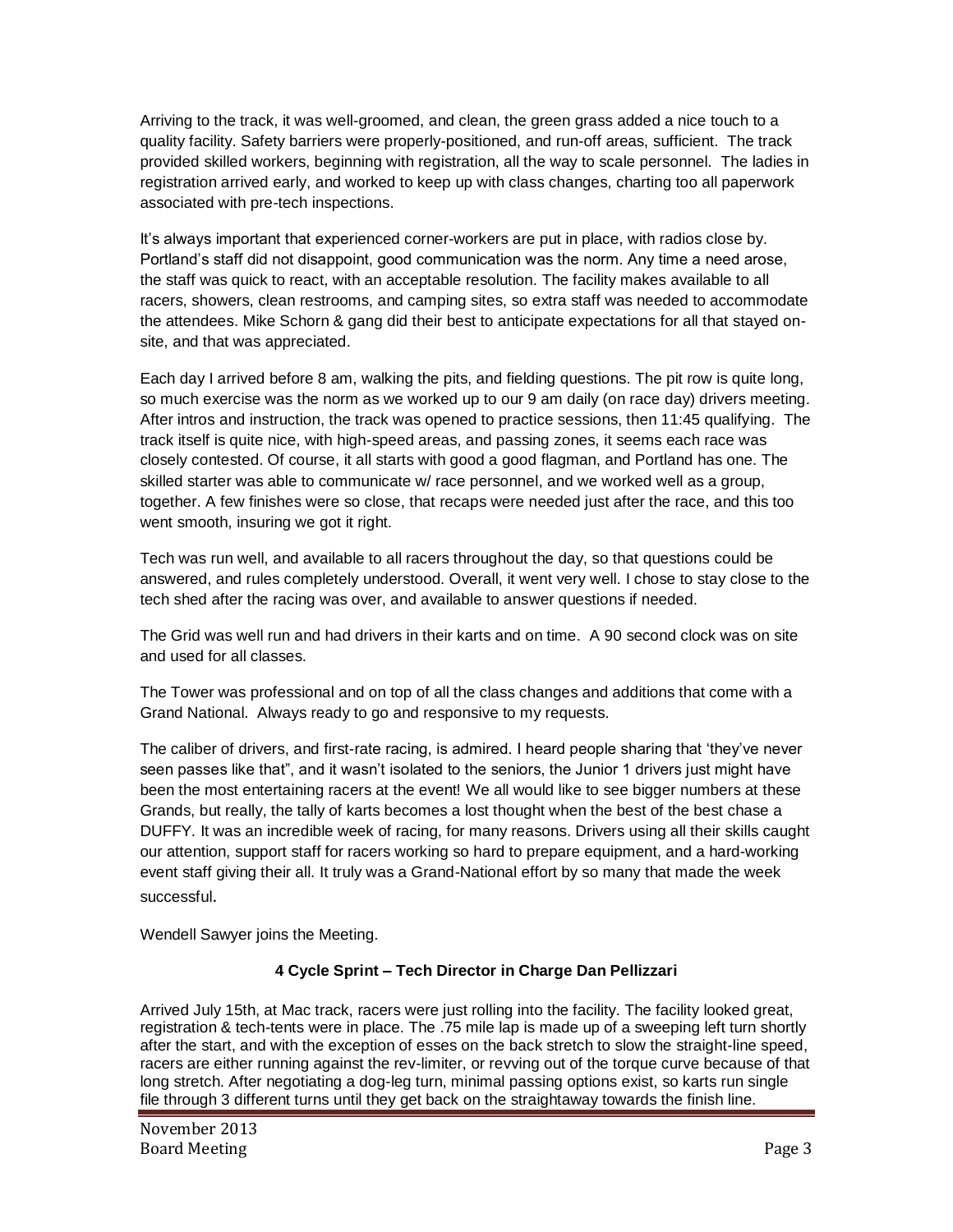Because of the long straights, developing a strategy is hugely important for drivers to take full advantage of drafting opportunities. This helps to keep karts that might be slightly off the leader's times, close to the front. It became obvious during the week that two karts worked better than one, and also led to some great demonstrations of kart-control as they attempted passes under braking. One might label Mac-track's configuration, a horsepower venue.

The front-loaded effort to arrive earlier in the week proved beneficial in many areas, specifically, post-race tech. The primary focus was to assist with pro-active compliance. Teams were happy to open up their karts to inspection, numerous interactions throughout the week led to tech tools being utilized so a level of comfort could be achieved for the racers. Carbs were checked, cams were profiled, and running-lift at the valve was verified, along with several kart-related inspections for potential safety issues.

Fuel was made available throughout the whole week (a good effort by Mike Schorn) so that racers could test with the same fuel they'd run. Hydrometer & specific gravity tests were implemented after qualifying, and tested again post final for top 5 karts as they sat in impound at day's end. Zero issues encountered on fuel all week, it was nice to have both oil & fuel wastecontainers in place as well.

Pre-qualifying ritual: 8 am each morning, pre-tech was open. Karts were inspected, labeled for class & weight, then chassis banded if not run the previous day. With the assistance of one person provided by the track, all went smoothly in this process. Qualifying began at 11:45 am each day, so a small team worked to mark tires with the day's date, kart number, and class number, along with another group painting engine components to seal key parts. Engine painting on 4 cycles will always be a challenge, with numerous requests to break the seal encountered each day. A notepad was utilized to keep up with any requests to break a seal, and then repainting occurred after inspection. An impound area was established inside the tech tent, in anticipation of parts that might be pulled, and then swapped out. Each was labeled for owner & class.

Qualifying Post Inspection: kart-weight was verified & scripted, the same tire-markers greeted each driver at the scales, to insure that the correct tires were still in place, then documented accordingly. One racer installed the wrong tire compound on the first day, the problem was caught prior to qualifying, zero issues otherwise with tires for the balance of the event. As karts exited the track after morning qualifying, all were impounded the first & second day. The testing of fuel, carb components, pipe lengths, safety wire compliance, and maximum kart widths were the norm. I'm pleased to share that zero issues were encountered after qualifying runs.

Pre-finals were run on a tight timeline, so karts were hustled into and then back out of tech.

Inspections were done to confirm that seals were not broken, and kart components were within the rules, along with chassis tags. Dependent on the class, more invasive inspections were done to confirm that each was correct, and a higher degree of inspection was implemented predicated on finishing order. All racers & teams responded positively to these inspections. Zero issues of non-compliance were encountered related to qualifying or pre-final tech.

## Day 1 Post-Final Tech Protocol:

Kart weights were confirmed at the scale, and tires verified, no issues. The top 5 karts in each class were isolated immediately after rolling off the scales, and watched over. Various levels of invasive tech procedures were utilized, with the demand that all karts finishing P1 & P2 pull motors, and carry them into tech. Since Parc fermé was 25 yards away from scales & the tech tent, maintaining custody was very easy.

Two racers in the Jr ll Gas Animal class demonstrated issues of non-compliance. Surprisingly, each had the same problem, a missing exterior choke cover that allows more air to enter the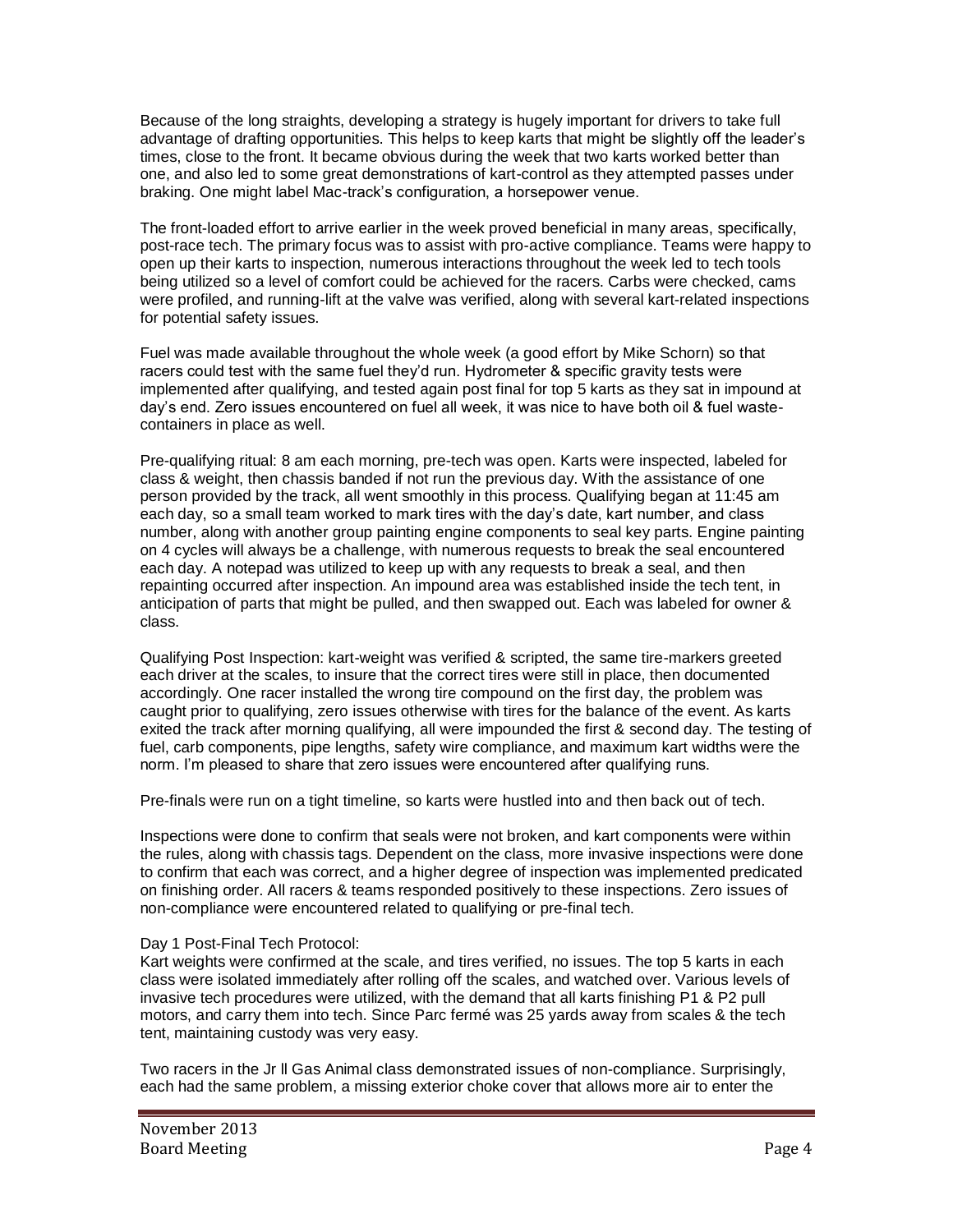carb. Section 716.4: "Air must enter carb at the air horn only" addresses the problem. Both teams understood, and one parent actually was glad to find the source of their "lean" problem.

A Junior I Gas Animal Light ran into a problem with a rocker arm. The issue was length, it was too long. *Section 716.8: "Maximum length 2.881"* In this instance, the rocker was nine thousandths oversized, and appeared altered when compared to the same known-good part. The parent read the rule to me, and understood why the decision was made to DQ the engine from his 2nd place finish. The engine builder was notified by the parent, work was done to that motor in an effort to achieve compliance. A side-note: the dq'd Jr. l driver won a Duffy with that same motor on the third day, and sailed through tech without issue.

A World Formula Medium driver also encountered a problem with a rocker arm. The issue was length, it was too long. *Section 716.8: "Maximum length 2.881"* In this instance, the rocker was eight thousandths oversized, and appeared altered when compared to the same known-good part. The driver is an engine builder (associated with the rocker issue above) and understood his disqualification from the 2nd place finish, along with the Jr 1 racer above.

Gas Animal Masters saw one contestant fail for an engine-related issue. *Section 716.19.1 reads "Depth of head at shallow part is .011 minimum"*. The cylinder head was cut by an engine builder incorrectly, well under established numbers, and zero argument was encountered, the builder simply said, "I made a mistake".

Day 2 Post Race Tech- Zero issues Day 3 Post Race Tech Zero issues

Each race-winner experienced the same process, motors disassembled completely, then checked for compliance in each part, as per the rulebook. Second-place finishers endured a similar fate, with the exception that pistons were not pulled. Racers finishing third through fifth were teched, and each day included a different inspection.

The tech committee met on Wed, July 17th to discuss variances on two parts that have been encountered by builders in 2013, along with a clear protocol regarding any issues that might be experienced. We had a clear plan in place, fortunately, no problems (related to our meeting) surfaced. The team in the tech tent included Roger Cathey, Chris Hatch, Mike Schorn, and Tom Agan. All worked well together, and followed the handout supplied that outlined an overview as to how I wanted to handle non-compliant parts. Dave Brant was included in this tech meeting, also observing the process during post-race tech as well.

Much thought & effort went into the task of taking stress out of the tech barn, as it relates to racer interaction. A racer-friendly approach was received well by all, and extra time was taken to explain each step in the process. On a few occasions, racers were asked to assist in the process, be it degreeing a cam, or reading dial indicators related to running lifts. All appreciated the interaction, and it was so nice to have very professional tech volunteers assisting with this shared effort, each had the best interests of IKF & the racer in mind.

It was a great week of racing, and a stellar effort by the host track to accommodate attendees. Mike Schorn was instrumental in making so many things come together correctly, represented IKF well from start to finish, and the club as a whole should be commended for their collective efforts. Personally, I was pleased to work with Dave Brant again. He was clear in his words, concise with his calls, maintained the schedule, and was both visible & approachable all week.

Only a few issues arose on track that might be labeled "intense", Dave handled each well. Many worked hard to make the 2013 IKF Sprint Grands a success, and aside from smaller numbers overall, this event cast a very positive light on IKF. It's always nice to hear positive feedback from those that competed all week, as it relates to tech procedures, and racers were satisfied to have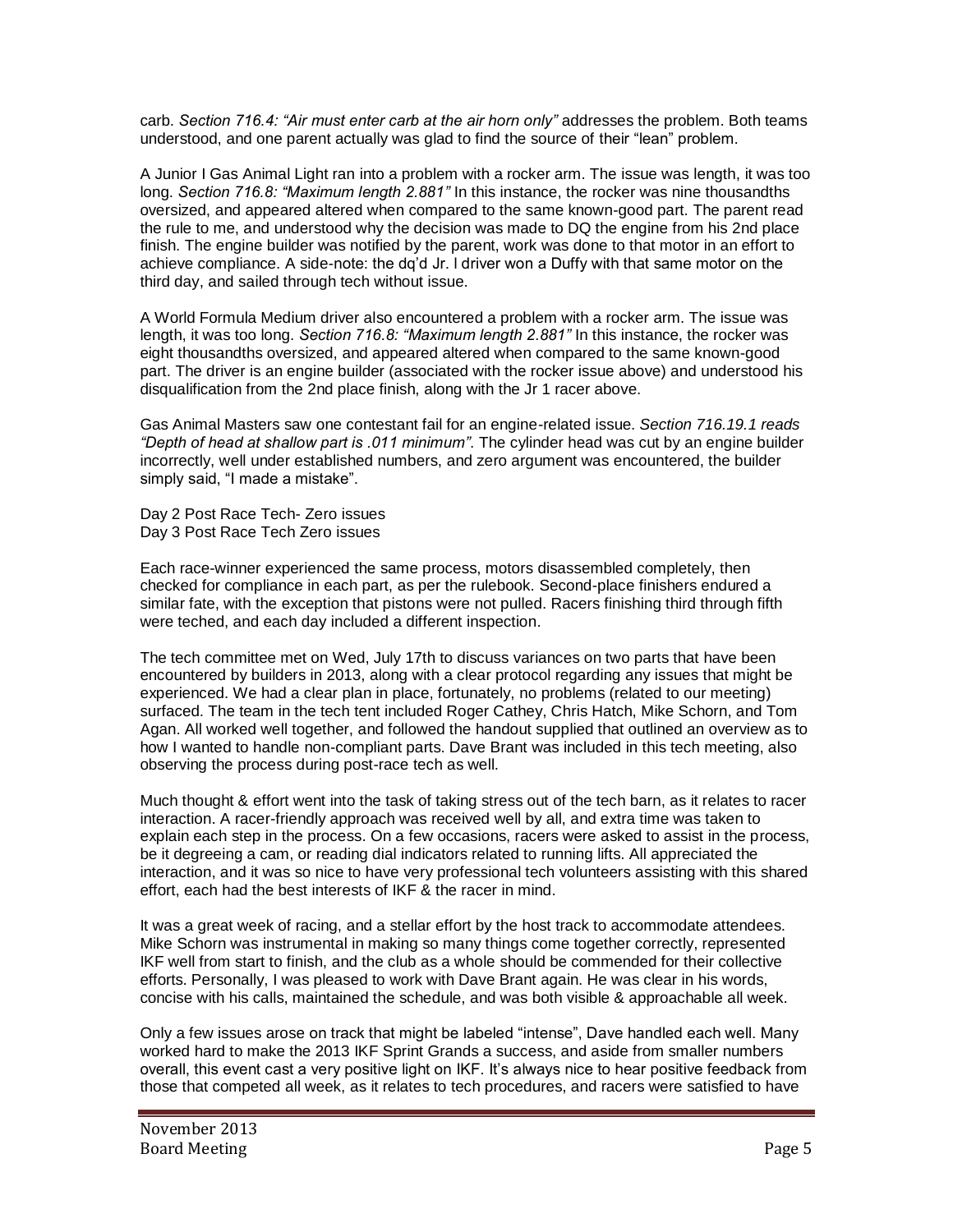their karts checked in advance for compliance, the process helped to eliminate the likelihood of issues in post-tech.

# **2 Cycle Speedway – Director in Charge Doug Norgaard**

JULY 21-25 2013 at Newton, IA

Started the Nationals on Sunday the 21<sup>st</sup>

Newton had done a lot of changes to the place and the place was starting to look like a top notch facility, Wes and Josh has a ton of time in the place, new paint, new tech shed, scale inside the shed, fold down tables for post tech, good lighting in the tech shed, concrete to the scale, Newton put up a new awards podium. Wes and Josh have a few more changes coming like a shower and modern bathrooms. Everybody at Newton takes pride in the race track. Jack and I did pre tech for practice and everybody had a few changes to get done but it was miner things (missing cotter keys). Overall practice went very well. After practice was over a few racer made some changes and had the karts rechecked.

#### Monday the 22<sup>nd</sup>

Jack and I did pre tech and everything went well. Started hot laps and we got one round of practice in and we took a little break to watch the weather. With Wes, Josh, Jack, and myself decided to cancelled Monday's show because Mother Nature wanted to show power.

#### Tuesday the 23rd

Ran Monday show today. Started pre tech again and it went fast. The racing was close and good driving. Josh (race director and head flag person) had a good handle on the track. Everything went well and we were done at a decent time.

#### Wednesday the  $24<sup>th</sup>$

Ran Tuesday show today. Pre tech was flowing a lot faster, everybody knew what to do. It made our job easy and fun. Another good day of racing on the track. Wes had the track excellent again. With rain in the forecast for Friday and Saturday into Sunday, it was decided to have 2 shows on Thursday. Some in favor and some not in favor of the 2 shows.

## Thursday the 25<sup>th</sup>

Started the first show about 1pm and Wes again had the track excellent. Started the second show after the first show, did pre tech and 2 rounds of practice. Knowing that the rain was just outside of Newton Josh ran a tight show and when Jack started tech the rain came.

Jack – Larry – George did a great job in post tech. Jack thinks he needed one more but I did not see a problem with only having the 3 tech guys. I think it went very well, my hat is off to the 3 tech guys.

Yes the entries were down but karting is in a down cycle right now.

Wes did a great job on the track every day. Josh did a wonderful job as Race Director. Everybody at the Newton Kart Club was great and very friendly. Thanks to Sharee for all her help. Thanks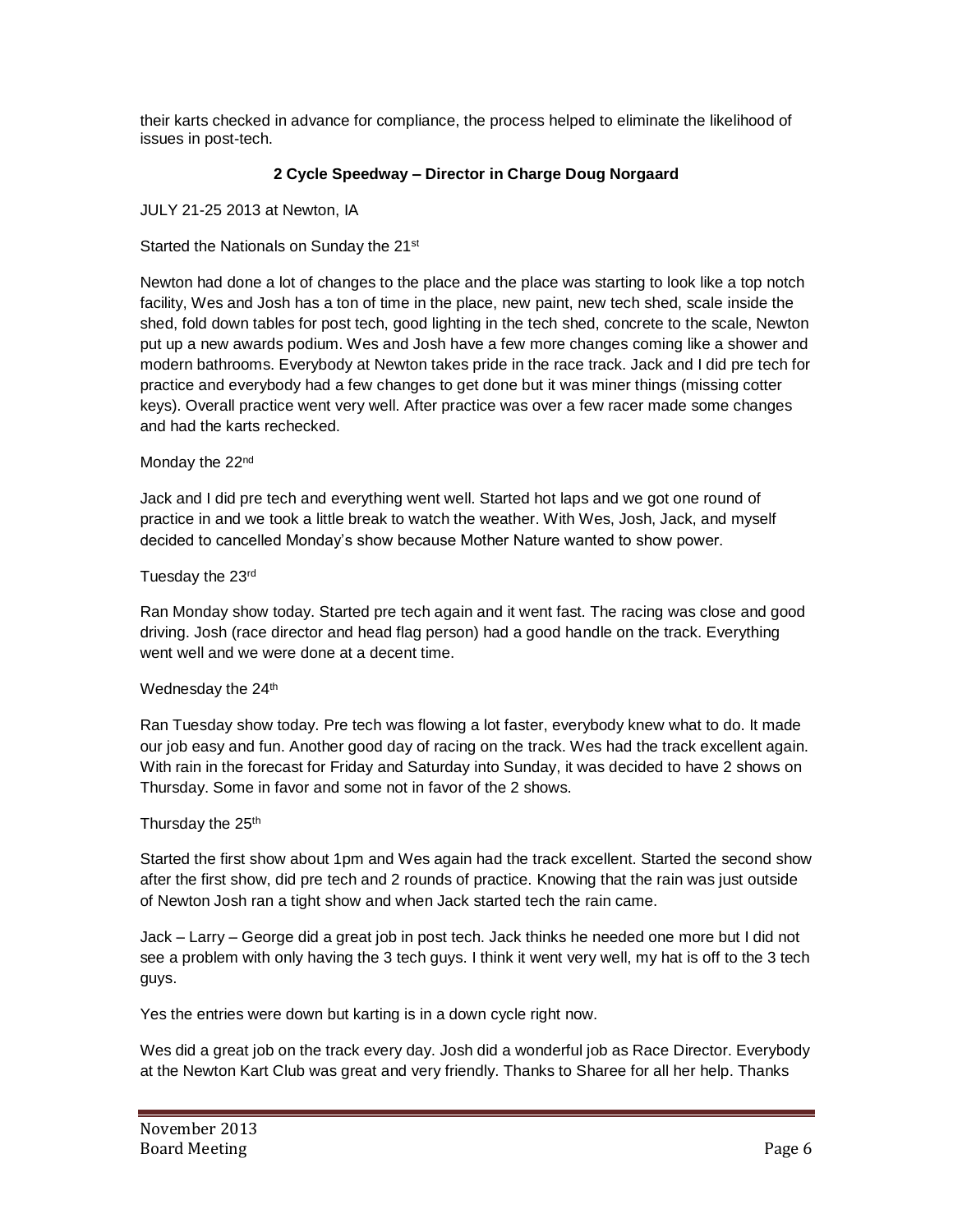Jack for making this a Great Nationals to be at. The 2 cycle program is strong and IKF needs to help this program out to keep it strong.

I would vote to bring the IKF 4 cycle Speedway Grand Nationals to Newton in 2014.

The other thing I feel that would bring the numbers up in 2014 if the 4 Cycle Grands are at Newton, would be to drop the 3 punch rule and try it. If it does not bring the numbers up go back to the punch rule. This way we will try something and the racers can be a big part of this change.

Thanks again to everybody that made this Grand Nationals a big success.

## **2 Cycle Speedway Report– Tech Director in Charge Jack Hoegerl**

On July 21<sup>st</sup> through 25<sup>th</sup>, the IKF 2-Cycle Spdwy Nationals was held in Newton Iowa. Last year 2-Cycle was combined with 4-Cycle and the entries were around 80 and this year it was about 140. This year's Region 5 program was hampered by rain-outs. The poor Regional's carried over into the Nationals.

I would have expected 150 to 200 as in the past years. For some reason there wasn't enough JR. 2'S for light or heavy class and they also offered a local option JR 3 class that didn't run either. This should of been 30 entries total.

Sunday night was official practice and went well. Monday night we completed one round of practice and a rain and wind storm set in. Monday night was then canceled until Tuesday. Tuesday's night racing was Monday's program. Wednesday's night program was Tuesday's Program. Although Friday was listed as a rain date, the forecast for rain on Friday was high. It was decided that on Thursday, we would run Wednesday's program in the afternoon and Thursday's program that night.

This hurt some of the entries as some wouldn't race during the day and others couldn't or wouldn't run two classes on the same day. This cost some entries. It appeared to be a good decision as it rained Thursday night about 20 minutes after racing was completed. Still not knowing what Friday could bring.

Post Tech was performed by George Clausen, Larry Killam, and myself. I usually have one more person but, he wasn't available. I need to find another person to help. We didn't have any technical disqualifications. Fuel pump around system was used that worked well and competitors felt like it made it equal for everyone.

The track preparation was great all week. There were many improvements made to the facilities.

I received several compliments on Doug's race directing and help in pre tech.

Sharee handed out and sold t-shirts and hats. Also, handed out box mufflers from RLV and spec pipes from Buller Built that were provided by them.

I'm sure Doug will have more to offer on this event.

The only thing we really needed was more entries.

## **4 Cycle Speedway Report–Director in Charge Bill Hilger**

The event was held July 8<sup>th</sup> thru the 12<sup>th</sup> at Rolling Thunder Speedway in Huron South Dakota.

The Huron Kart Club worked very hard with limited resources to put this event on.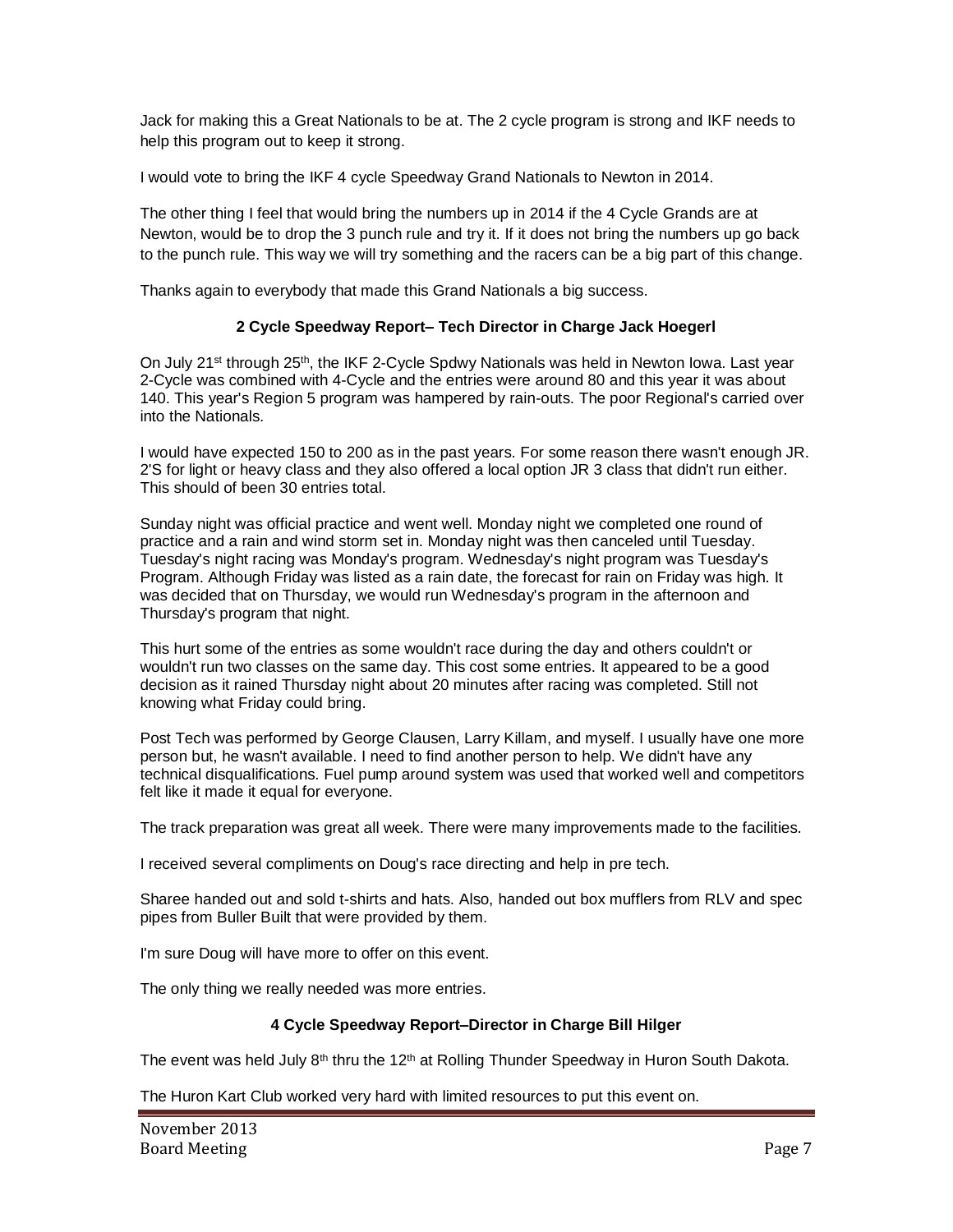The track preparation by Calvin was second to none and the track consistency from day to day was excellent. The racing surface is in my mind the best in the Midwest. We started every day on time except once due to an overnight shower but the delay getting on the track was minimal.

Racing was great and many passes can be made on this surface. This is a driver's track and those that can wheel a kart with a good set up got to the front.

We were on the track at 1:30 each day and racing was completed before 6 most days, which gave the competitors plenty of time to socialize and spend money in the community which was noticed by many a business.

The local newspaper was there to get reports and pictures for the next day's edition.

Registration went very wheel each day and the ladies in the registration building had everything under control each day.

The pits were kept clean each day, the food vendors had a variety of good food as well as great breakfast sandwiches. Ice was available at the track which is always a plus.

Transponders were used as well as the visual scoring, and all went well here as well as the scoring staff is very well seasoned.

The only downside to this event was lack of numbers.

I believe we should reduce the number of days that this event takes. Start earlier in the morning and drop some classes. A five day event was great when we had 400 to 500 entries but with the numbers today, one to two days could be eliminated.

We had one participant ejected for his conduct on the track and towards officials, otherwise everyone was well behaved.

The quiet pit rule was used and no issues with participants using this area.

The pre-tech form was used after thorough practice day pre-tech and this saved multiple hours for officials each race day.

The race staff was good to work with and everyone understood their positions.

As stated, great racing facility, great racing surface and thanks to all the sponsors, parents and drivers for supporting IKF and karting.

## **Road Race – Director in Charge Rick Scribner**

The 2013 IKF Road Race Grand National was held at Portland International Raceway hosted by Portland Karting Association. Headed by Mike Schorn, this year's event was smaller in staff, drivers and entries as compared to prior events hosted by PKA. This seems to be universal at most all karting events due to competition from other family activities and/or the economy. In spite of the smaller staff there were no issues that created any delays or frustrations.

The 3 day event totaled 182 entries. Most classes were well above the 5 entries needed for a Duffy award. The corner workers and flagman provided by the raceway did not report any contact, bumping or pushing by any of the competitors during the event, as a result, NO RED FLAGS.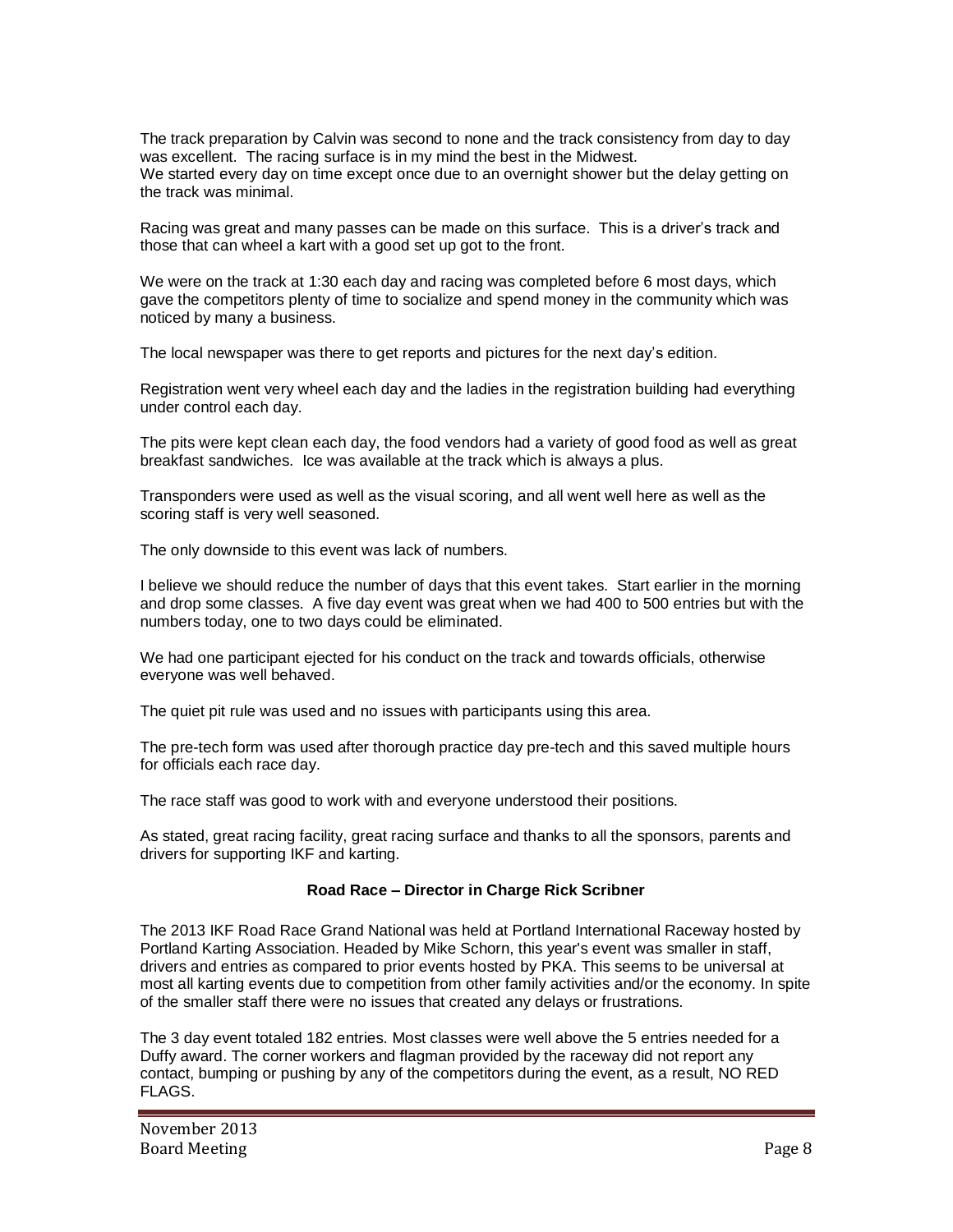Each day races went off like clockwork until day 3 when rain arrived. Once the track became slick a rain day was declared. This lasted until the afternoon when the track became dry enough to go back to "dry's."

There were three races that were so close at the checkered flag it was imperative the karts were scored by visual means as per 113.4.1. I also took video of these close races. A World Formula race was so close the visual spotters were only marginally certain who actually won the race. To further complicate the finishing order the AMB scoring system recorded different results as compared to the visual means. To further investigate I measured transponder locations on both karts which turned out to be almost identical. I then reviewed the video in stop action to clarify the proper finishing order did agree with the visual spotters. The race winner was actually the kart scored second by the scoring system but did finish just inches ahead of the other kart. Further investigation into the scoring system showed the transponder on the kart scored first was of the newer type and had about 3 times the "hits" verses the actual winning kart which had an older type transponder. Both transponders showed 4 flashes of the LED for charge strength. This reinforces the use of rule 113.4.1 but video was very useful in this instance. Both kart drivers were contacted and informed of the findings and both were in agreement.

In all it was a really good event and the awards ceremony was, as always, very professionally orchestrated by Mike Schorn. The Ruttman award was won by Rus Dyer for a very innovative kart.

# **Road Race – Tech Director in Charge Don Holmboe**

The IKF Road Race Nationals at Portland International Raceway between Sep. 19-21 was quite uneventful, from a Tech perspective.

The Tech personnel were Tom Martinet, a very qualified individual, and myself. We were to have one other person but he was not able to attend. Throughout the event we inspected various items such as chassis, fuel, and motors. Since most of the competitors race up to three times during the course of the event, we checked motor legality in a random fashion, utilizing painted motors and revisiting different areas of the motors as the event unfolded. Fuel was checked at the end of each race, independent of future races to be entered.

The end results, in tech, were two disqualifications. One disqualification was for improper fuel. The other disqualification was for a Rotax FR125 motor out of tolerance.

There were no tense moments and the only criticism I heard was second hand, to the affect that we could have done more.

Motion by Hilger to accept the 4 Cycle rule changes submitted by Mike Schorn as follows. Second by Verlengiere.

Change Rule # 700.1.3 from: Bolts or studs securing header must be safety wired. Muffler must be safety wired through a hole in the header brace. Safety wire should pass through the perforations on the end of the muffler. Do not weld on the muffler or drill holes in the muffler.

To: Rule # 700.1.3 Bolts or studs securing header must be safety wired. Muffler must be safety wired through a hole in the header brace. Safety wire should pass through the perforations on the end of the muffler or through factory welded cable attachment on muffler. Do not weld on the muffler or drill holes in the muffler.

Rule # 701.27 Only Stock 5 H.P. flywheel permitted.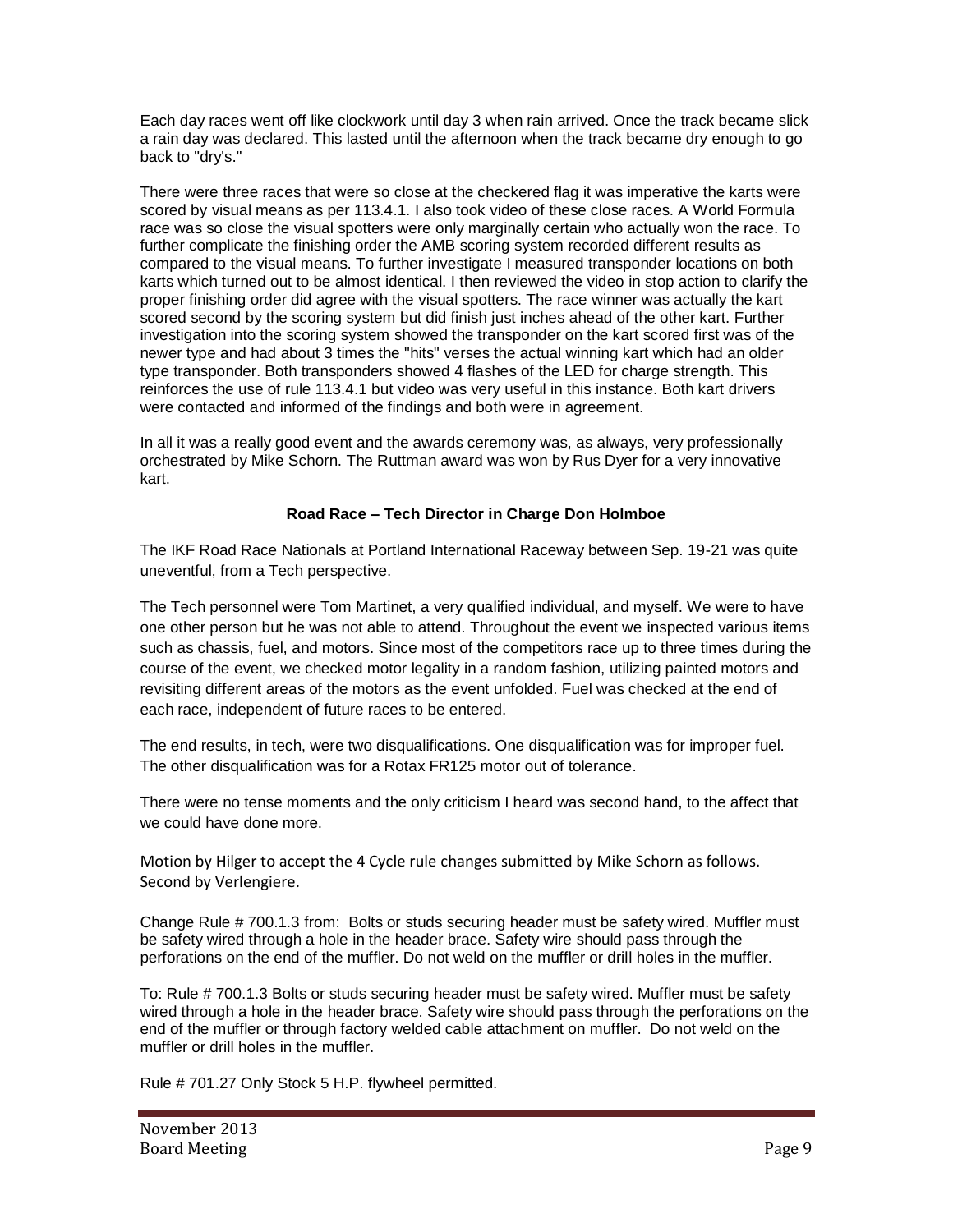ADD second sentence- May use ARC Billet Flywheel, Part # 6620, 5HP Flathead, Finned, Non-Adj Minimum weight 4lbs.

Rule  $# 716.9$  Delete 1<sup>st</sup> paragraph and replace with

Rule # 716.9 Maximum valve lift of .257 taken directly off the valve spring retainer at zero lash. With the motor at TDC and both valves closed, place the dial indicator on the valve keeper, then tighten the ball rocker until you see the dial indicator move, this will assure all of the lash is taken out of the valve. Set dial indicator to zero and check lift. When checking lift off of the valve keeper, the indicator must move parallel to the valve stem, not at an angle.

Rule # 717.2.3 RLV pipe # 5447S required, tech per following diagram:

ON THE DIAGRAM CHANGE: 11-1/16" to 11-0" (+/- 1/16")

Rule # 716.8 reads: Must be stock as from the factory. DELETE - except for minor deburring is allowed to meet a max length specification.

CHANGE 716.8.1 to read: Minimum length 2.850", no-go. DELETE - Maximum length 2.881

Rule #717.16.1 Change second sentence from: Rocker arm's length must minimum 2.865" and maximum 2.881" To: to read: Minimum length 2.850", no-go.

Rule 721.9.1 Change second sentence: Overall length 2.865" minimum.

To Read: Overall length 2.850".

Section 700.1.10 Add 2014 RLV B91 silencer and picture.

In Favor: Araki, Hilger, Hoegerl, Verlengiere Absent: Norgaard Passed

Motion by Verlengiere to accept the Proposal below. Second by Araki. Opposed: Araki, Hilger, Hoegerl, Verlengiere Absent: Norgaard Failed

## **PROPOSAL** – read by Bill Hilger.

Submitted by Hilger. Seconds by Hoegerl and Verlengiere.

In an effort to solidify both confidence and participation, much work was put forth by the IKF National 4 Cycle Tech Committee, under the direction of Mike Schorn, towards setting in place the 4 Cycle rules package for the next three years. The decision to leave the rules unchanged and set (frozen) for the next three years comes about after a majority vote by the IKF 4 Cycle Tech Committee, and is done for the ultimate good of the racer. It's a resolution which speaks loudly to the partnership between IKF & Briggs. Many conversations and interactions with David Klaus at Briggs & Stratton, dating back to the Syd White years, has led to this process, which includes "freezing" specifications, tolerances, and the multitude of details that make up a section of our IKF Rulebook. This focus relates to all forms of technical inspection on Briggs engines in the 700 section, focused on all spec classes that include sections 701, 716, 717, 718, and 721, along with associated rules related stock Briggs & Stratton parts.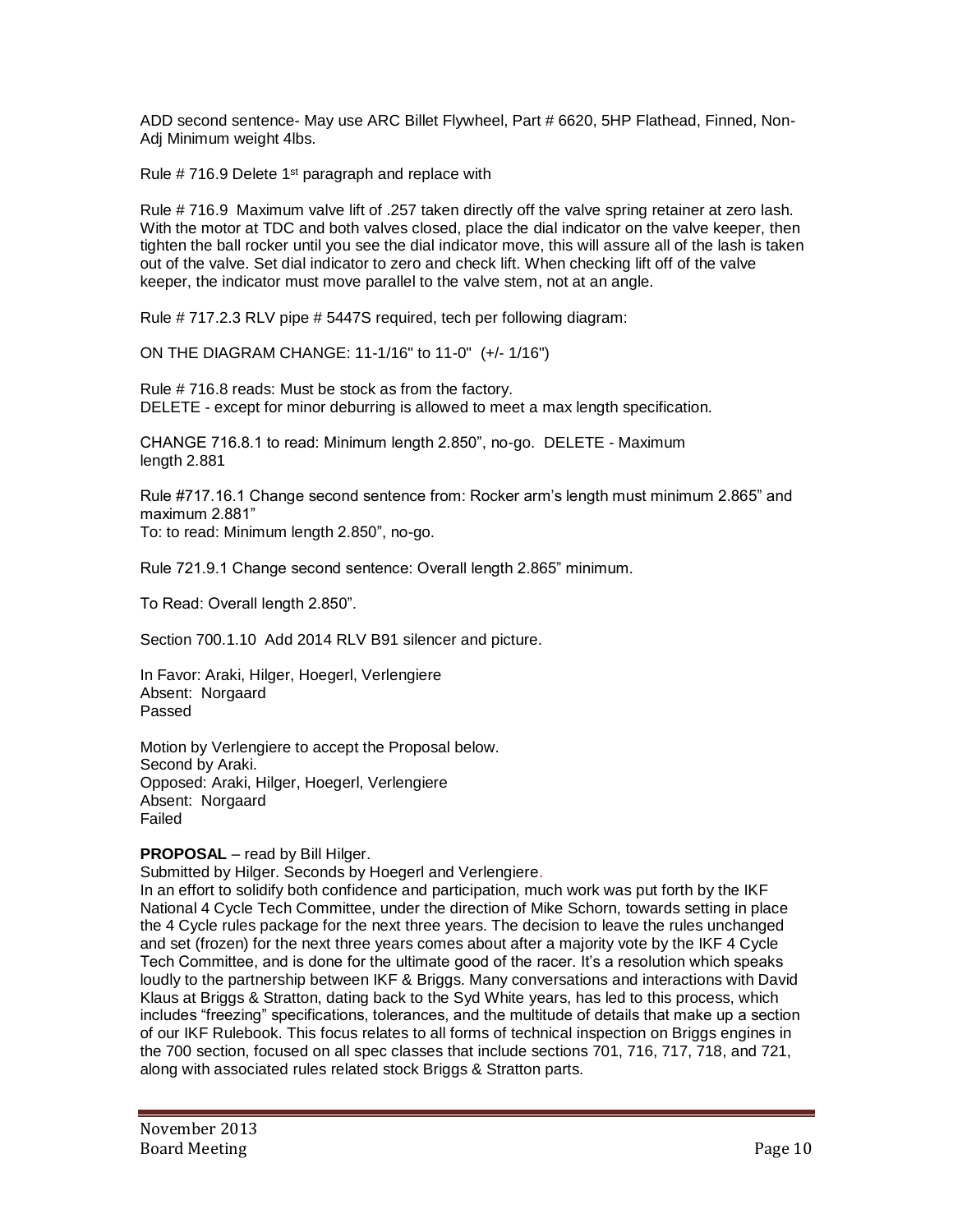The 206 rules-platform has been clarified for 2013, along with a few details pertaining to both World Formula and Animal technical processes. It seems IKF's wide array of inclusive engine packages have found neutral ground, so the timing to collectively freeze rules seems a logical step that will promote stability, helping numerous vendors, along with racers, that make up the 4 Cycle community.

We've asked Briggs to commit, for a minimum of three years, to all tolerances for existing parts, along with future parts produced to OEM specs and, in the process, holding their suppliers to acceptable levels. Dave's response was, "I support this 100%, and look forward to working with you guys to make it happen." We all know that everything is political, so forward we push with the premise that this partnership is built with respect for what the other brings to the table, and the greater good of our extended karting community.

It's no secret that racing organizations are working very hard to increase participation at every level, with affordability taking center stage. NASCAR and Formula 1 are examples of groups functioning together & freezing rules for 2013. Even though we're not on the same level, foundationally the premise is identical. Conventional wisdom points towards the solid move of freezing rules in an effort to strengthen karting, and we're optimistic other sanctioning bodies will follow suit.

The National Tech Committee, on behalf of Mike Schorn, offers the before-mentioned information to the IKF National Board for confirmation. We strongly encourage that the process begins immediately, and remain unchanged through 2015. It is with great pride that we submit this work, knowing Briggs too appreciates the effort done to make it happen.

Motion by Verlengiere to accept the Proposal above with the following change and addition. Second by Hilger. Add: Subject to annual reviews. Change to read: remain unchanged through 2016.

In Favor: Araki, Hilger, Hoegerl, Verlengiere Absent: Norgaard Passed

## **Participation Stats – Classes TBD in the Rulebook.**

Hilger states that classes should be picked that are best for the Grand Nationals. Araki agrees. Verlengiere states they need to find common classes for continuity.

Discussion on the Quiet Pit Rule. Roger Miller to work on verbiage for the quiet pit rule to submit to the Board.

# **Approval of the 2014 Grand National Dates & Classes – To Be Determined**

## **2015 Grand National Bids**

The Board discussed the bids received for the 2015 Grand Nationals. Hilger feels that IKF should run the 2 Cycle Sprint Grand National. Araki agrees. Verlengiere states the 2 & 4 Cycle Sprint Grand Nationals should be combined forever.

Motion by Hilger to thank the 2015 Grand National bidders. It is IKF's intent to host all the 2015 Grand Nationals. Second by Araki. In Favor: Araki, Hilger, Hoegerl, Verlengiere Absent : Norgaard Passed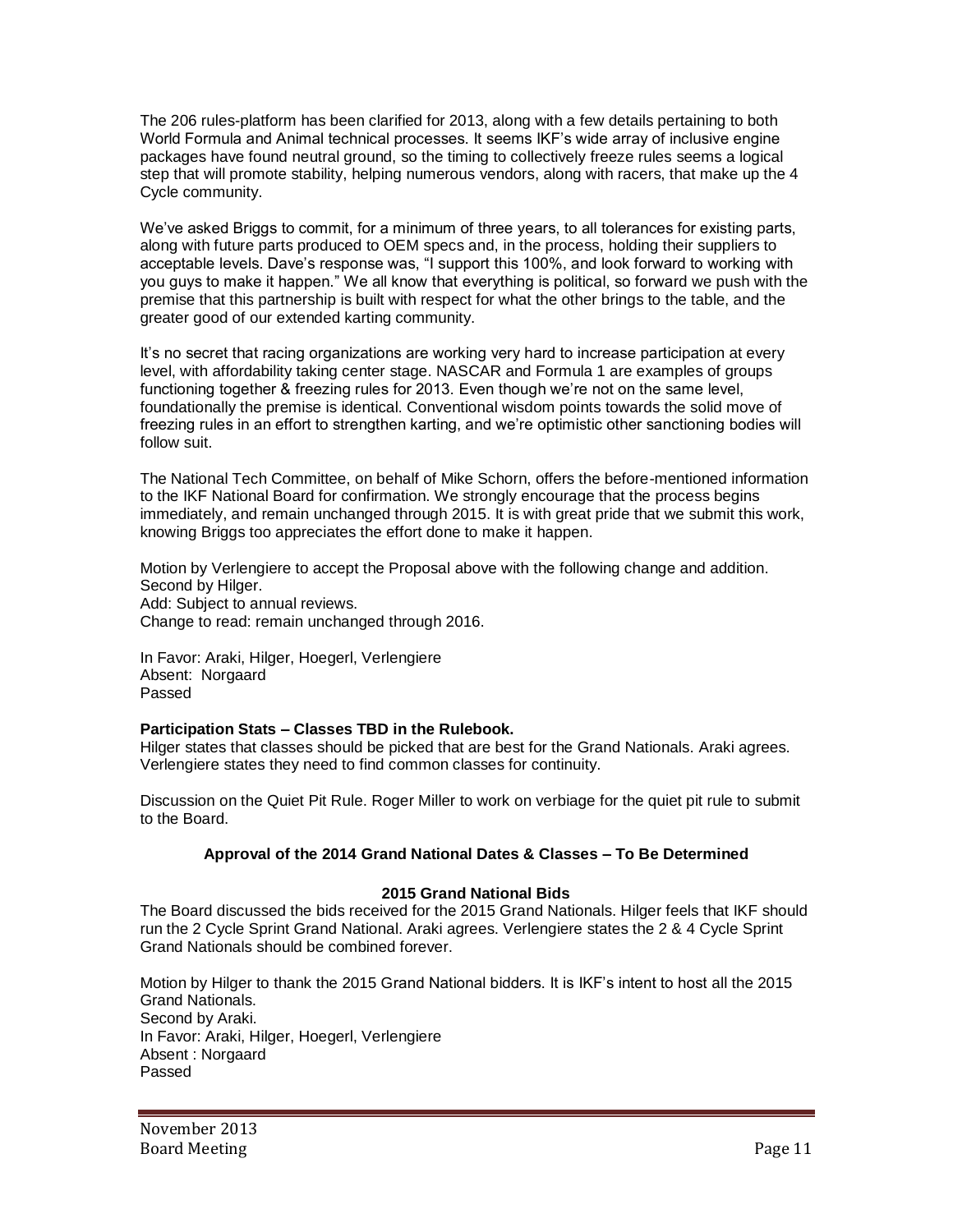Wendell Sawyer addresses the Board about novice classes being offered for non-Duffy winners. Lengthy discussion. Sportsman classes offered in Speedway. Sprint offered Expert/non Expert classes in the past. Suggestions that clubs, tracks, regional programs and national programs work together. Could consider changing some classes.

Troy Adams joins the Meeting.

#### **2014 IKF Governor and IKF Regional Coordinator Appointments**

National Coordinator: Glenn Araki Rule Book Coordinator: IKF Office Rulebook Text Editor: Roger Miller Track / Club / Promoter Relations: IKF Office Sprint Waiver Chairperson: Glenn Araki Road Race Waiver Chairperson: Mike Schorn Speedway Waiver Chairperson: William Hilger

Region 1 Coordinator (Sprint): Joan Cressi Speedway Coordinator: Open E. New York Governor: Open New Jersey Governor: Open W. New York Governor: Open

Region 2 Coordinator: Open North Carolina Governor: Open

Region 3 Coordinator (Speedway): Andy Bear Wisconsin Governor: Mark Alton Minnesota Governor: Open

Region 4A Coordinator (Speedway): Open Coordinator (Sprint): New Mexico Governor: Open

Region 4B Coordinator (Road Race): Open Coordinator (Sprint): Tom Harris Coordinator (Speedway): Open Coordinator (Speedway Pavement): Francis Rougeou Louisiana Governor: Francis Rougeou Texas Governor: Tom Harris

Region 5 Coordinator (Speedway): Open Coordinator (Sprint): Open Coordinator (Speedway Pavement): Open Iowa Governor: Dave Abell Missouri Governor: Open

Region 5A Coordinator (Speedway): Doug Norgaard

November 2013 Board Meeting Page 12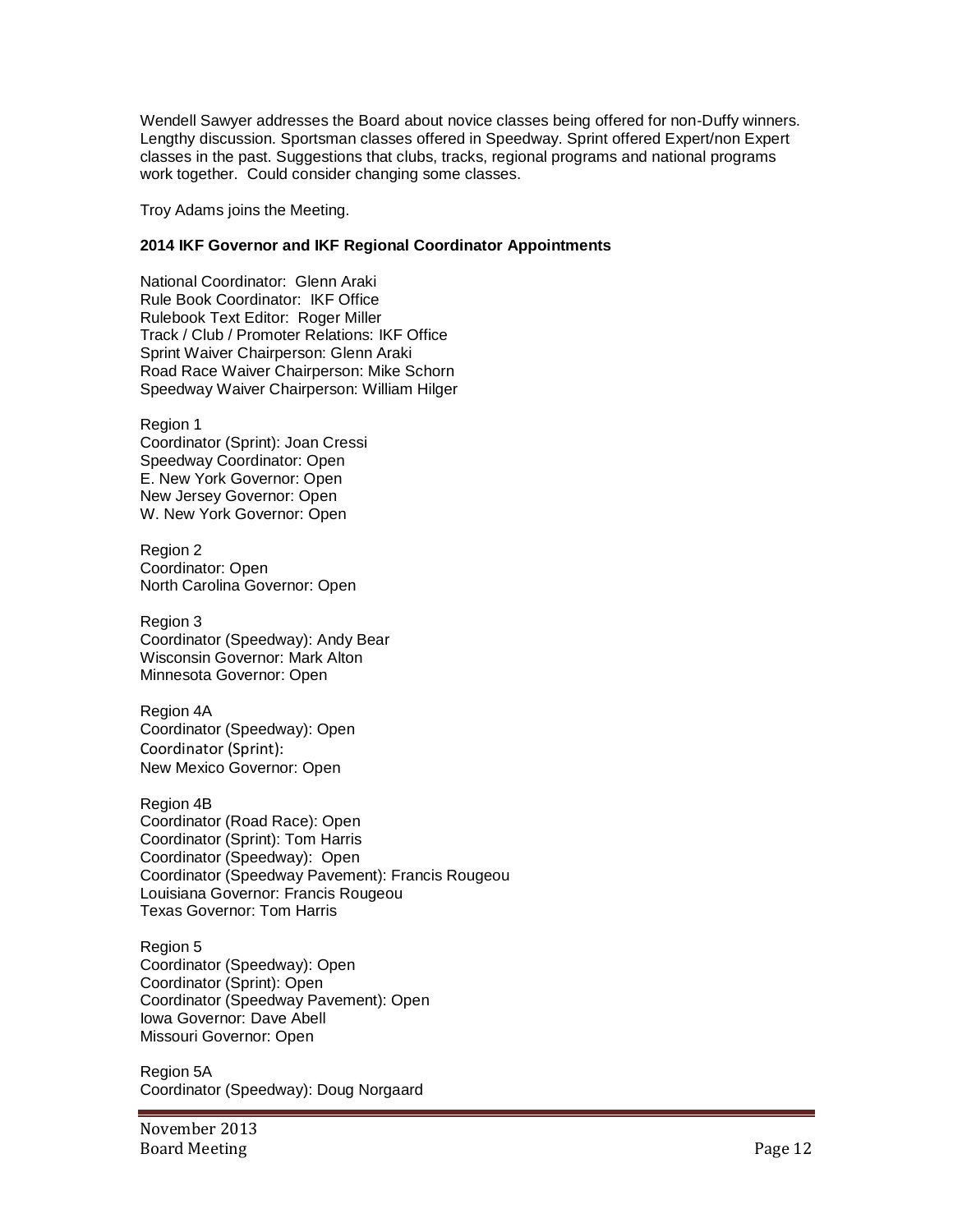Nebraska Governor: Joe Hilger Kansas Governor: Open North Dakota Governor: Brad Gilbertson South Dakota Governor: Doug Norgaard

#### Region 6

Coordinator (Road Race): Mike Schorn Coordinator (Sprint): Coordinator (Speedway) Open Idaho Governor: Larry Robb Oregon Governor: Mike Schorn Washington Governor: Bob Thompson

#### Region 7

# Coordinator (Sprint):

Arizona Governor: Bernie Lacotta Hawaii Governor: Tim Hultquist South California Governor: Open South CA LT Governor: Al Ramirez S. Nevada Governor: Open

Region 8 Governor / Coordinator: Stan Crocker

Region 9 Governor / Coordinator: Bruce Fowler

Region 10 Coordinator / Governor: Gabe Kadjy

Region 11 Coordinator (Sprint): Don Durbin Sr. Coordinator (Road Race): Roger Miller Northern California Governor: Roger Miller Northern Nevada Governor: Open

Region 12 Coordinator (Sprint): Don Durbin Sr. Central CA Governor: Roger Miller

Motion by Verlengiere to approve the 2014 IKF Governor and IKF Regional Coordinator appointments. Second by Araki. In Favor: Araki, Hilger, Hoegerl, Verlengiere Absent: Norgaard Passed

#### **2014 Advisory Committees**

National Tech Director 2-Cycle: Jack Hoegerl Committee: Lynn Haddock, Terry Ives, John Motley, Don Durbin Sr., Terry Nash

National Tech Director 4-Cycle: Mike Schorn

November 2013 Board Meeting Page 13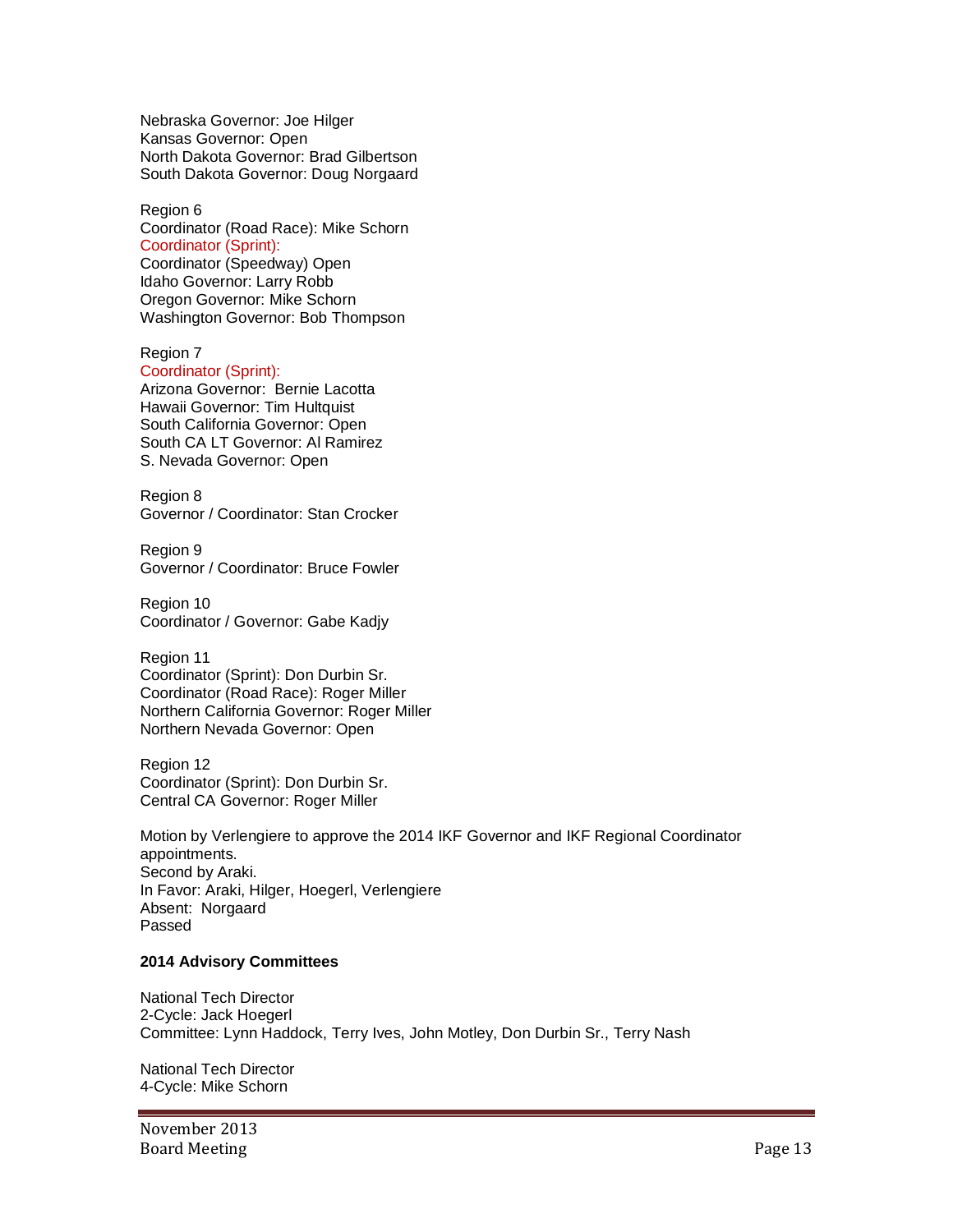Committee: Cathey, Snyder, Alton, Shear, Nash, Pellizzari, Miller

Shifter Tech Committee Chairman: John Motley Committee: Terry Hegar, Don Holmboe, John Sefcik

Road Race Committee Chairman: Don Holmboe Committee: Debbie Kuntze, Chris Hegar, Roger Miller

Sprint Committee Chairman: Don Durbin Committee: Glenn Araki, Josh Veloz, John Motley, Art Verlengiere

Speedway Committee Chairman: Bill Hilger Committee: Dan Koopman, David Snyder, Ralph Woodard, Doug Norgaard, Andy Bear

TaG Committee Chairman: John Motley Committee: Don Moormeister, Terry Nash, Jack Hoegerl, Jesus Vasquez, Don Durbin

Motion by Verlengiere to approve the 2014 Advisory Committee Chairmen and Members. Second by Hilger. In Favor: Araki, Hilger, Hoegerl, Verlengiere Absent: Norgaard Passed

Committee Reports:

Speedway Report by Hilger: Motion by Verlengiere to change the following: Sections 401.4.1 and 451.5.1 Wheelbase maximum of 50" and minimum 39.75" measured from the center to center at the outside end of the rear axle to the outside end of the front spindle. Change 401 and 451 diagram 1-A to reflect the 39.75" dimension. Second by Hilger. In Favor: Araki, Hilger, Hoegerl, Verlengiere Absent: Norgaard Passed

Motion by Hilger to change engine for Briggs Masters in 4 Cycle Speedway. Change Section 403 Class number 14 and Section 452 Class number 18 to Briggs LO206. 370# 35+. Second by Araki. In Favor: Araki, Hilger, Hoegerl, Verlengiere Absent: Norgaard Passed

TaG Report by Motley: Discusses the new IAME X30 engine for 2014; will submit rules for the class. Few changes or part submissions. No TaG rule changes.

Road Race Report by Roger Miller: No rule changes.

November 2013 Board Meeting Page 14